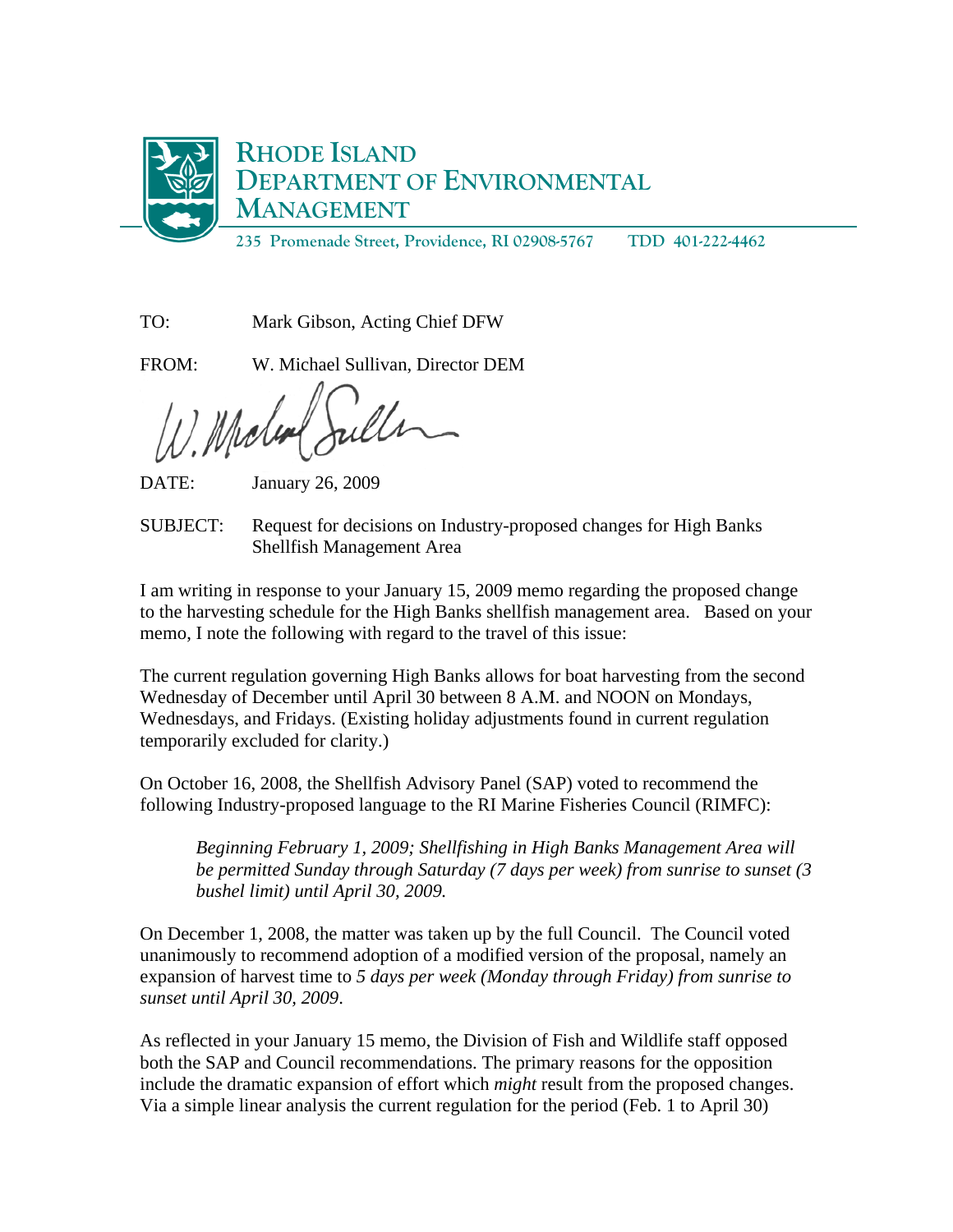would allow 38 fishing days and a total of 152 effort hours. The Council-recommended change would increase the number of fishing days to 64 and a total of approximately 768 effort hours for the same period.

In the Council meeting minutes, Chief Hall from the Division of Law Enforcement noted the difficulty his staff would have with trying to monitor compliance with daily possession limits if the Council recommendations were implemented.

I share the concerns expressed by staff over the large increase in available fishing time (768 hours vs. 152). At first review it would appear to be excessive and contrary to the intent of a spawner management area that receives transplants. However I do not see a comprehensive shellfish management program and an essential biological assessment that warrants continuing current minimal effort. Nor do I have data that substantiates the industry requested 5-fold increase in effort opportunity.

The industry request suggests their requested change promotes price stability and flow of product to the market. I cannot reach their same conclusion and do not have any testimony or research which I can draw that their conclusion would be an acceptable suggestion.

Under the current challenges to DEM and all State assets, I know enforcement will have a difficult time deploying details to police such a fishery as proposed by industry and accepted by either the SAP or the Council.

It is my decision to expand the effort opportunity given the data I have been led to exist, the testimony of harvesters and comments of DEM staff on resource capacity. Therefore, effective today my decision is to increase effort opportunity by increasing the daily harvest window from 4 hours/day three days/week to 4+ hours/day five days/week. This is to be accomplished by allowing the area to open Monday through Friday from sunrise to 12 Noon through April 30. This represents a 50+% increase in harvest opportunity and would not expand the challenge of DEM Enforcement to deploy staff additional days of the week. **Thus please amend section 4.28.3 of the shellfishing regulations in Part IV to read as follows**:

*Beginning on the second Wednesday of December shellfishing will be permitted only between sunrise and NOON on Monday through Friday of every week until April 30, annually.* [And retain all remaining, existing language in the section relating to holiday adjustments.]

I would challenge the staff and the fishers to collaborate on a framework for linking biomass and harvest effort so that we might attempt to link future changes to resource mass in a measurable manner. We can evaluate next year hopefully within the framework of a comprehensive multi-party shellfish plan.

My understanding is that no public hearing is required prior to changes in shellfish management area regulations, thus the Council minutes constitute the only record of